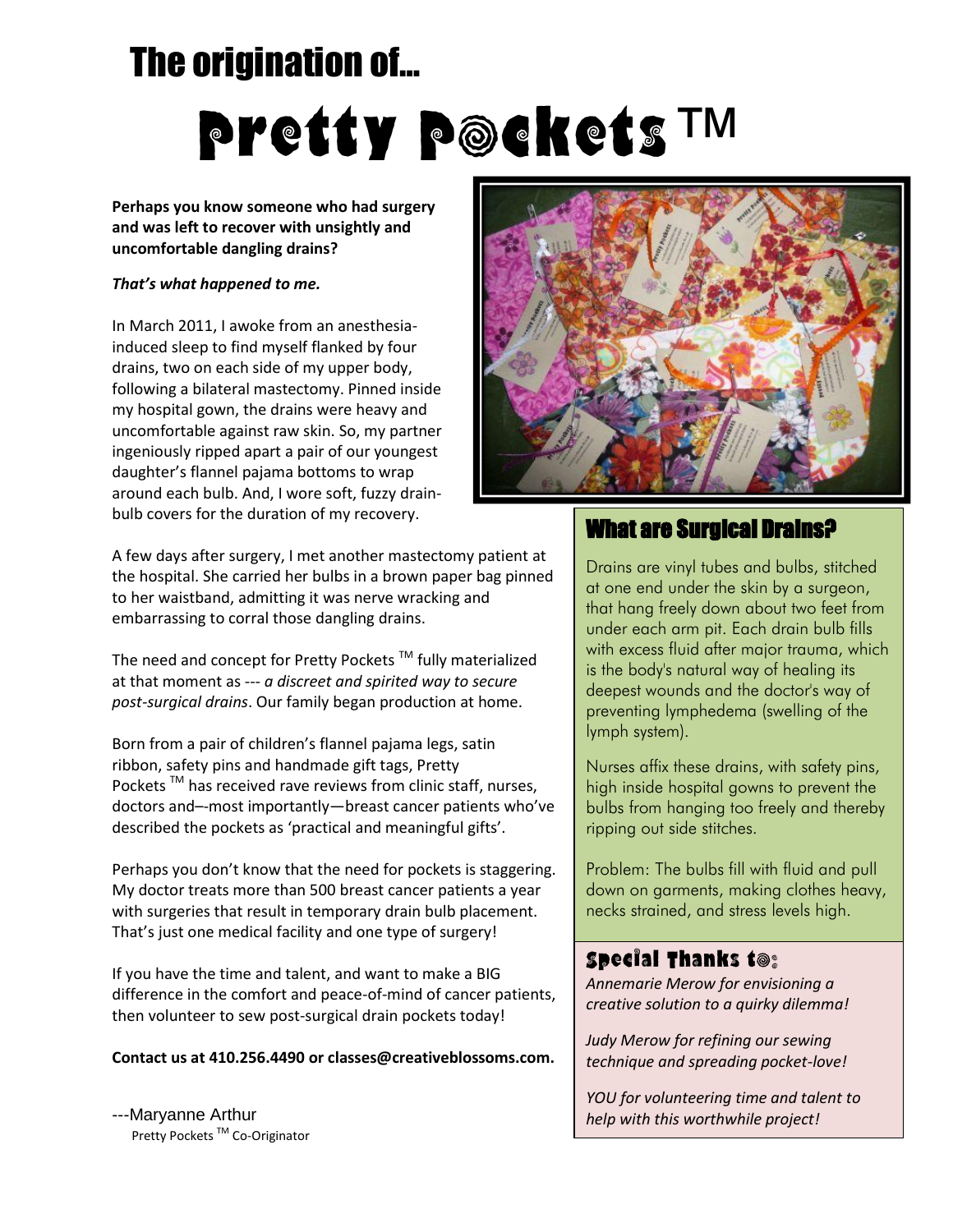# Quick How-To-Make Guide… Pretty Pockets™

### **Using a regular sewing machine:**

- 1. Purchase baby flannel in fun prints. Wash in unscented detergent. Fold material right sides together.
- 2. Cut pockets, using enclosed pattern as a guide.
- 3. Sew a double seam,  $\frac{1}{2}$  and  $\frac{1}{8}$  from edge, around the sides and bottom.
- 4. Turn material right side out. Turn top edge down 1"and top stitch ¼" from fold.
- 5. Turn under ¼" on the bottom of the top fold and top stitch. Finger press.
- 6. Pin tags with ribbon embellishment through the seam one pin per pocket.
- 7. Deliver/send to your local Cancer Center or Creative Blossoms.
- 8. Repeat.

### **Using a serger:**

- 1. Purchase baby flannel in fun prints. Wash in unscented detergent. Fold material right sides together.
- 2. Cut pockets, using enclosed pattern as a guide.
- 3. Serge across the top of the pocket. Place two pocket halves right sides together.
- 4. Leaving the top open, serge around the pocket raw edge. Turn material right side out.
- 5. Turn under 1" on the top and top stitch ¼" from the fold and ¼" from the serged edge.. Finger press.
- 6. Pin tags with ribbon embellishment through the seam one pin per pocket.
- 7. Deliver/send to your local Cancer Center or Creative Blossoms.
- 8. Repeat.

**Note about final sizes:** A final pocket design opening should be no less than 6" in diameter (or 12" in circumference). Pocket length should be no less than 6.5" long at the center point.

In a Nutshell: Co-designed by Maryanne Arthur in March 2011, Pretty Pockets<sup>™</sup> are FREE gifts for breast cancer patients, stitched by amazingly-talented volunteers. The pockets are a much-needed, discreet and spirited way to conceal surgical drain bulbs. This pattern and written sewing instructions are guidelines intended for personal use only. Stealing, copying, modifying or selling the pattern or pockets for profit will bring bad karma. Thanks for honoring the terms of this creative giving project.



www.creativeblossoms.com classes@creativeblossoms.com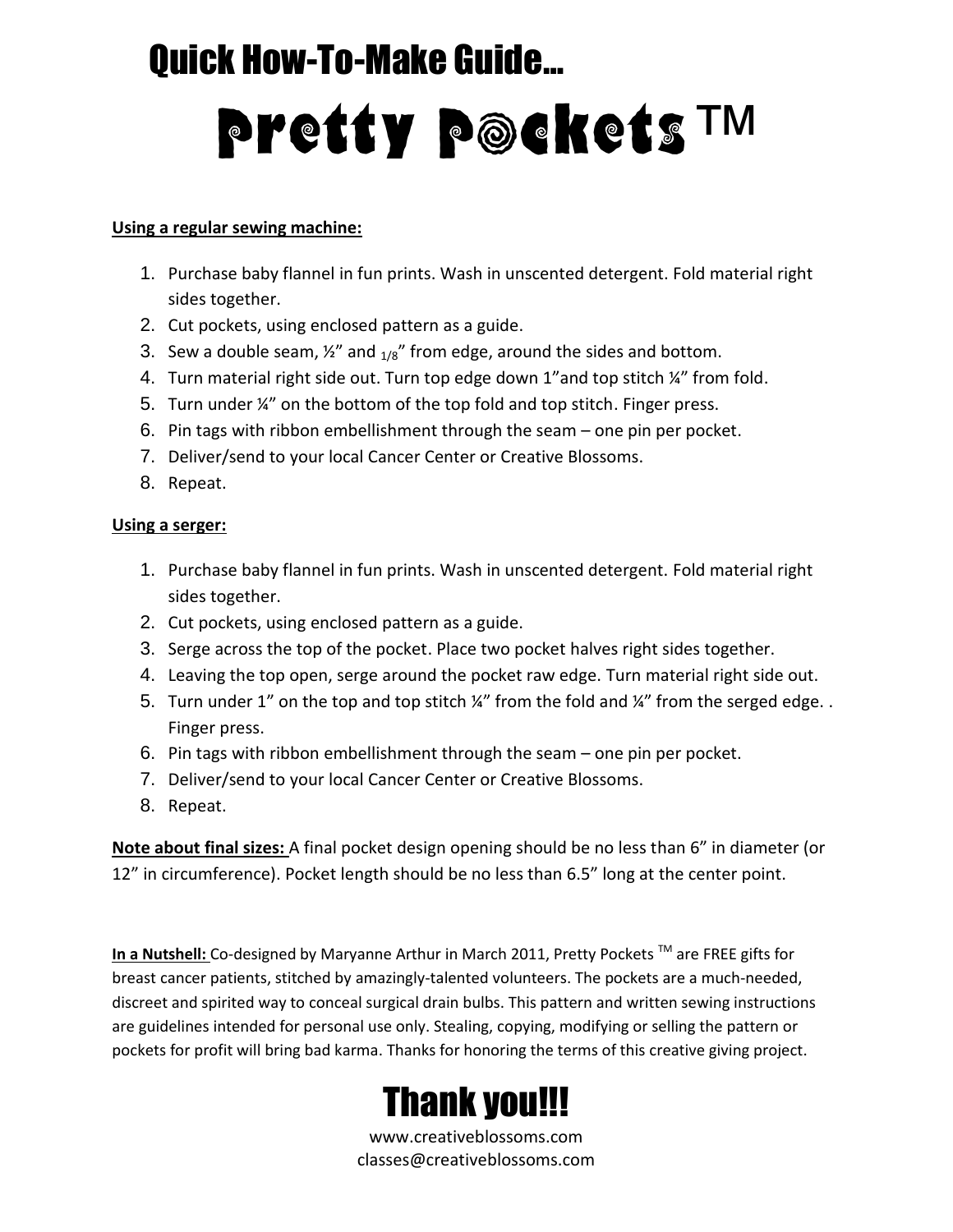# Sewing Template…

# Pretty Pockets™

6 ¾" minimum– **ORIGINAL** CUT FABRIC, UNSTITCHED WIDTH



FOR PERSONAL USE ONLY